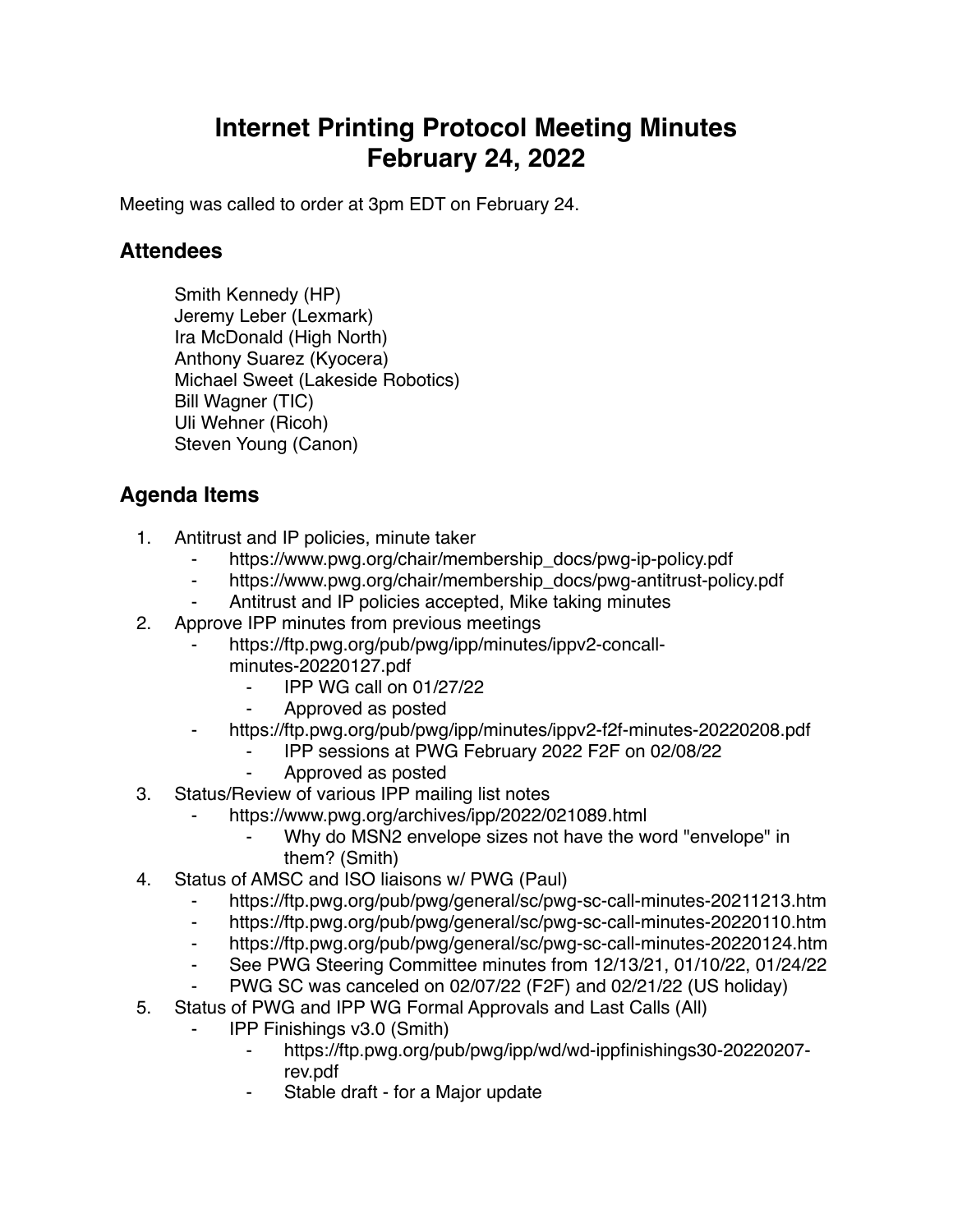- ⁃ PWG review at PWG Virtual F2F on 8 February 2022
- ⁃ IPP WG Last Call started 02/09/22 ended 02/23/22
- No comments, OK to start PWG Last Call
- Action: Mike to start IPP Finishings 3.0 PWG Last Call ending March 21, 2022
- 6. Status of IPP Everywhere Self-Cert v1.1 Update 4 (Mike/Smith)
	- https://github.com/istopwg/ippeveselfcert/issues/83
		- DNS-SD tests not working properly on Windows 10/11
		- Looks like a regression in ippfind or ipptool changes
	- Also have test targets for automated testing on Linux and macOS, working on Windows
	- Goal is to have Github Actions CI to test each commit for regressions
- 7. Review of IPP Driverless Printing Extensions v2.0 (Smith)
	- https://ftp.pwg.org/pub/pwg/ipp/wd/wd-ippnodriver20-20220222-rev.pdf
	- ⁃ New draft to be posted before this meeting
	- ⁃ Prototype draft for a Candidate Standard
	- ⁃ PWG review at PWG Virtual F2F on 8 February 2022
	- Waiting for prototyping
	- Schedule Stable draft in Q2 2022
	- ⁃ Section 6.4:
		- Table 11: client-info is REQUIRED
	- ⁃ Section 6.4.1:
		- What to do if the Client doesn't provide a client-info value? Return "no-value" out-of-band value or omit the attribute
		- ⁃ Ira/Smith: Omit the attribute
	- ⁃ Add "media-overprint-default (no-value | collection)" and "media-overprintsupported (1setOf keyword)"
	- Section 6.5.1:
		- ⁃ 1setOf keyword (not type2)
	- Global: Attribute values have single quotes
	- ⁃ Global: Attribute names have double quotes
	- Decide whether to use tables or list paragraphs for lists of enum/keyword values (just be consistent)

## **Next Steps / Open Actions**

- Conference calls on March 10 and 24, 2022 at 3pm
- Action:Mike to start IPP Finishings 3.0 PWG Last Call ending March 21, 2022
- Action: Paul to reach out to vendors concerning IPP 3D/TRUSTNOONE/INFRA (PENDING - Mike will ping Paul)
- Action: Paul to ask AMNOW for more information on current Raspberry Pi solution (PENDING - Mike will ping Paul)
- Action: Mike and Smith to get new code signing cert for Windows (PENDING, good until June)
- Action: Paul to provide Mike with a list of important 3D organizations and projects